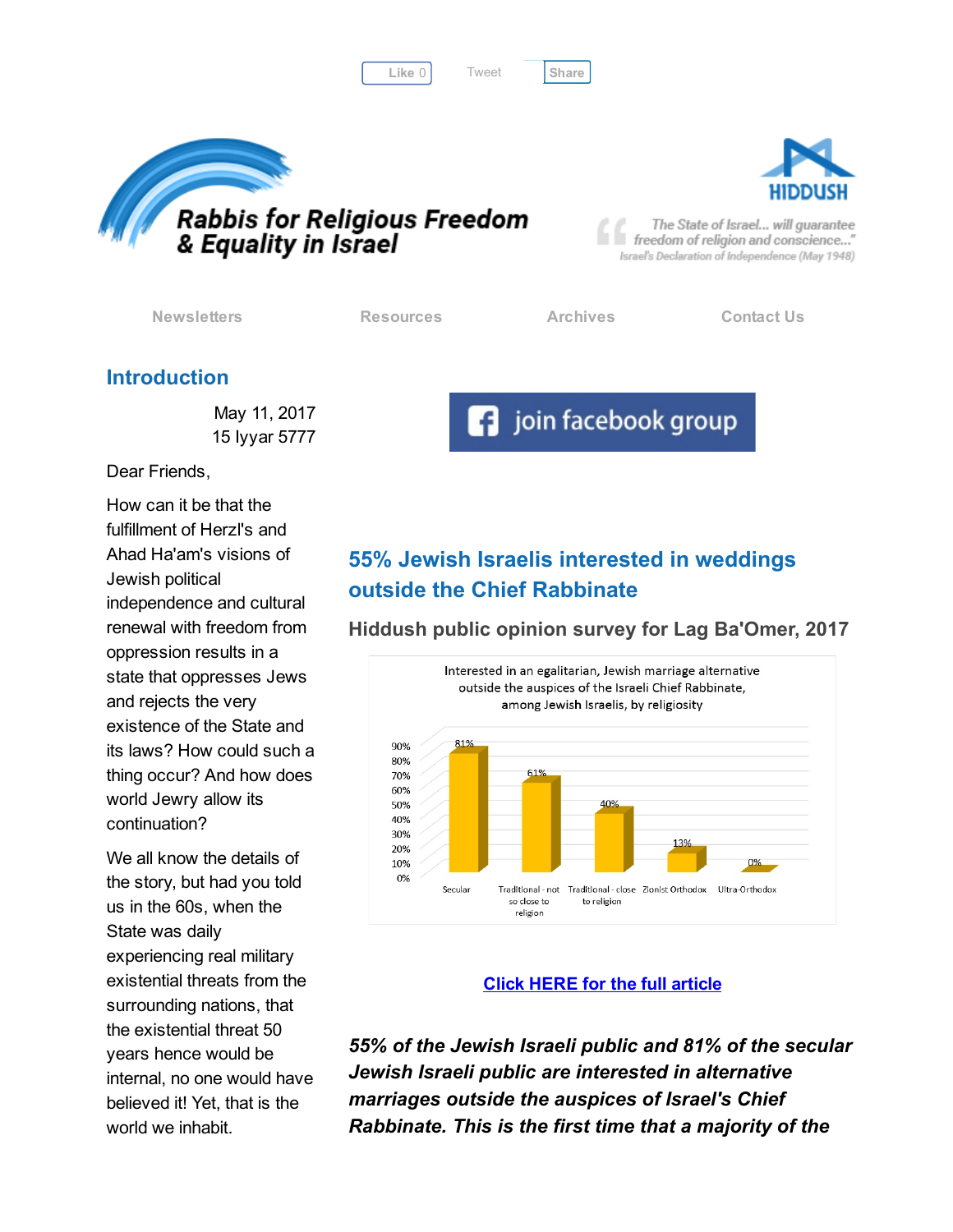We see in the enclosed article about the survey done by the Smith organization regarding civil marriage, done for Hiddush in anticipation of Lag B'Omer, that more than half of the Jewish public in Israel would prefer a wedding that is not under the auspices of the Rabbinate. It's no longer a theoretical question. The Israeli population feels oppressed by official state religion and its representatives. Yet, Israel lives under the thumb of the Rabbinate that rejects not only other Jewish movements but the law of the Jewish State itself.

Perhaps this is the most incredible part: the rejection of the efficacy of civil law courts for the modern state. The very people who demand the government's largesse deny the right of the governing body to rule! And yet, such is today's reality.

Whether the issue is oppression of women who seek a divorce, a matter that could be resolved by the rabbinate if it chose to apply Jewish law humanely, or the creation of a Judaism appropriate to the modern world, the Hatam Sofer's rejection of all cooperation with modernity continues even

### Jewish Israeli public has expressed a personal preference for marriages outside the Chief Rabbinate.

55% of the Jewish Israeli public is interested in the alternative of egalitarian Jewish marriages outside the auspices of the Chief Rabbinate, including 81% of secular Jewish Israelis. These are the findings of a survey conducted by the Smith Institute for Hiddush for Religious Freedom in Israel, in advance of the Lag Ba'Omer holiday, which represents the beginning of the Jewish wedding season. The survey was conducted on April 19-20 among a representative sample of Israel's adult Jewish population.

This represents the first time that a majority of the Jewish Israeli public has expressed not only principled support for marriage freedom in Israel, but also personal interest in marriage outside the auspices of the Chief Rabbinate. A common argument heard in Israeli public discourse is that even if civil marriage and non-Orthodox Jewish marriage were instituted by the Government, there would not be much demand for them among the public. Now, it turns out that this assumption no longer reflects reality.

It is becoming increasingly clear that the battle for freedom of religion and equality in Israel is not only one of principle over the values of democracy and human rights, but actually a personal and existential battle. It is important that the State of Israel's leadership open their eyes and their hearts, and that they understand that the time has come to put an end to religious coercion and to allow every couple in Israel to marry in ceremonies that reflect their choices, their beliefs, and their ways of life.

[...](http://cts.vresp.com/c/?FreedomofReligionfor/63ce58b0b2/325ceb4427/4323adc696)

## "The Calamity of Independence"

Hiddush, May 5, 2017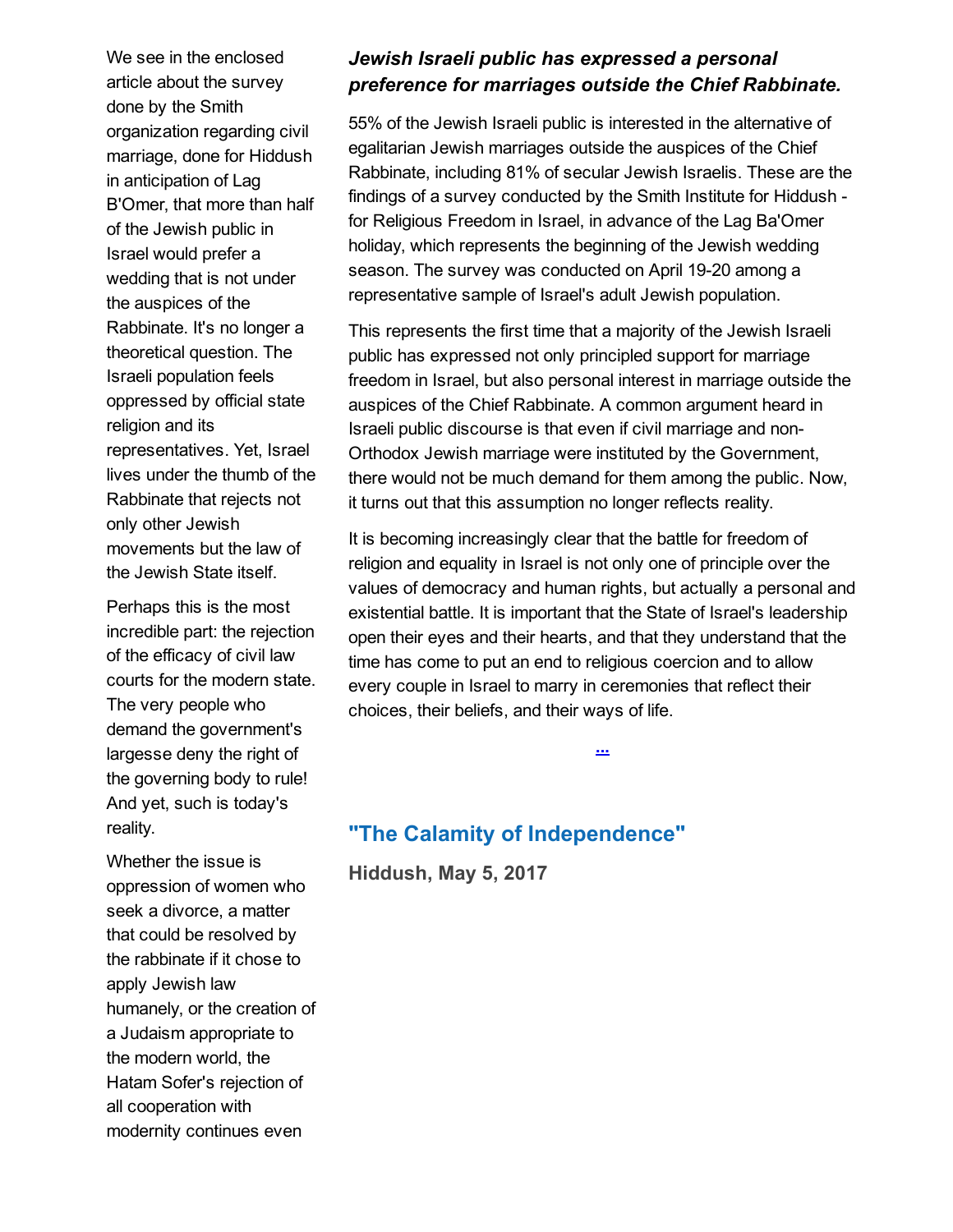as the demand for state funding explodes.

What is our responsibility as leaders among the diaspora community? In two weeks we will be sending an article written by noted scholar, Rabbi Michael Chernick, Ph.D. regarding the use of the ketubah to resolve the agunah issue, and his suggestions of possible ways to move forward in the spirit of halakhah and the modern state. We will suggest ways that we can together advance democracy and preserve Judaism for our people. We seek a Jewish state for the entire Jewish people.

We would love to hear from you at: organizers@ RRFEI.org, or on our Facebook group for Rabbis for Religious Freedom and Equality.

Kol tuv,

Mark

Rabbi Mark H. Levin RRFEI Editor

[facebook](http://cts.vresp.com/c/?FreedomofReligionfor/63ce58b0b2/325ceb4427/8351d17d78) [email](mailto:organizers@rrfei.org)

### Contact us

email: [organizers@rrfei.org](mailto:organizers@rrfei.org) Phone (US): 646-334-5636 Phone (Isr): 054-779-1179

### Not yet a member?

Please [register](http://cts.vresp.com/c/?FreedomofReligionfor/63ce58b0b2/325ceb4427/92136aff8b) here »



Click HERE for the full [article](http://cts.vresp.com/c/?FreedomofReligionfor/63ce58b0b2/325ceb4427/47e62101c5)

## "Not only has the State of Israel not solved the problem of anti-semitism, but it has become the direct cause for the suffering of masses of Jews scattered in Jewish communities across the globe."

The quotes and caricature above are just samples of feature articles and editorials published in the mainstream ultra-Orthodox media this week. They relate to Israel's independence, as we celebrated Israel's 69th Independence Day this week. The 'Yated Ne'eman' newspaper, for instance, is the organ of Degel HaTorah, which is a key component of the United Torah Judaism faction in the Knesset and a key partner in the Government Coalition.

The disparity between the pride Israel's Government Coalition takes in its Zionist backbone and its absolute dependence upon the anti-Zionist, ultra-Orthodox parties is glaring. Hiddush has often pointed to the tension and contradiction between the ultra-Orthodox parties' outlook, and the values of the State of Israel as a "Jewish and democratic" state, as well as the will of the majority of its population.

It's notable that in regards to the Arab-Israeli conflict, the Israeli Government insists strongly that we pay attention to what the Arabs say and write among themselves, rather than what they utter for public consumption. Hiddush believes that this very same yard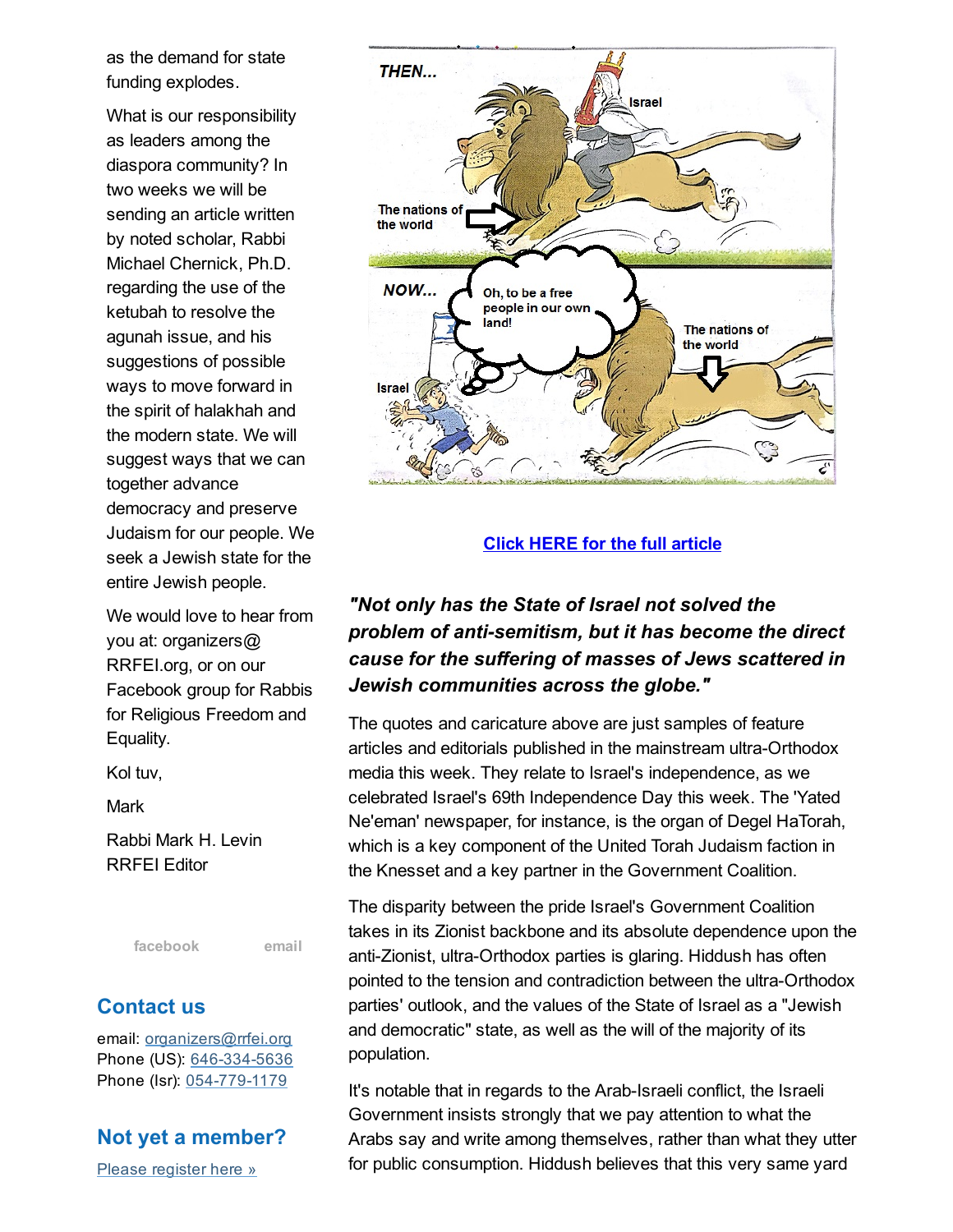#### Editors note

The issue of agunot is heating up, as we reported recently on the issue of a ketubah that might help resolve future issues. In two weeks we will send you original articles by noted scholars about the agunah issue and the use of ketubot to prevent future occurrences, and ask for your help in attaining civil marriage in Israel

stick should be applied to the ultra-Orthodox political parties in order to truly understand the ugly challenge Israel is facing from within.

[...](http://cts.vresp.com/c/?FreedomofReligionfor/63ce58b0b2/325ceb4427/4b6aed9f33)

## Zvia Gordetsky - Another Sad Agunah Story

Rabbi Harry Maryles, May 10, 2017

Click HERE for the full [article](http://cts.vresp.com/c/?FreedomofReligionfor/63ce58b0b2/325ceb4427/12b19e2216/utm_source=feedburner&utm_medium=email&utm_campaign=Feed:+blogspot/iqXuc+(Emes+Ve-Emunah))

An Israeli woman by the name of Zvia Gordetsky has been seeking a Get (religious divorce) for 17 years. She is now 53 years old. Which means that she was only 36 when she first sought it. Her child bearing years are over. Why did she seek a [divorce?](http://cts.vresp.com/c/?FreedomofReligionfor/63ce58b0b2/325ceb4427/c447ffb26c) From the Times of Israel:

Gordetsky first asked for a divorce "because of a tragic incident of domestic violence" in which she lost a baby, days before she was due to give birth.

The Beis Din ordered her husband to grant her the Get within 30 days - on penalty of incarceration if he didn't. He refused. He has been sitting in jail – solitary confinement - since then. Still no Get. The Beis Din has since done everything in its power to pressure her husband to do it. Nothing doing

I cannot fathom the depths of depravity of such a man. This fellow is willing to stay in jail for the rest of his life (it seems) just so that his wife will suffer? What kind of human being does that?

[...](http://cts.vresp.com/c/?FreedomofReligionfor/63ce58b0b2/325ceb4427/7d7e52947d)

#### **Resources**

- Vision of Hiddush and Rabbis for [Religious](http://cts.vresp.com/c/?FreedomofReligionfor/63ce58b0b2/325ceb4427/9a6f17f899) Freedom
- Hiddush [resources](http://cts.vresp.com/c/?FreedomofReligionfor/63ce58b0b2/325ceb4427/df81f8647b)
- Courts [religious](http://cts.vresp.com/c/?FreedomofReligionfor/63ce58b0b2/325ceb4427/b6ecdbc709) & secular
- [Conversion](http://cts.vresp.com/c/?FreedomofReligionfor/63ce58b0b2/325ceb4427/115a7b6000)
- Death & burial [ancient](http://cts.vresp.com/c/?FreedomofReligionfor/63ce58b0b2/325ceb4427/f72e034534) & now
- Diaspora-Israel